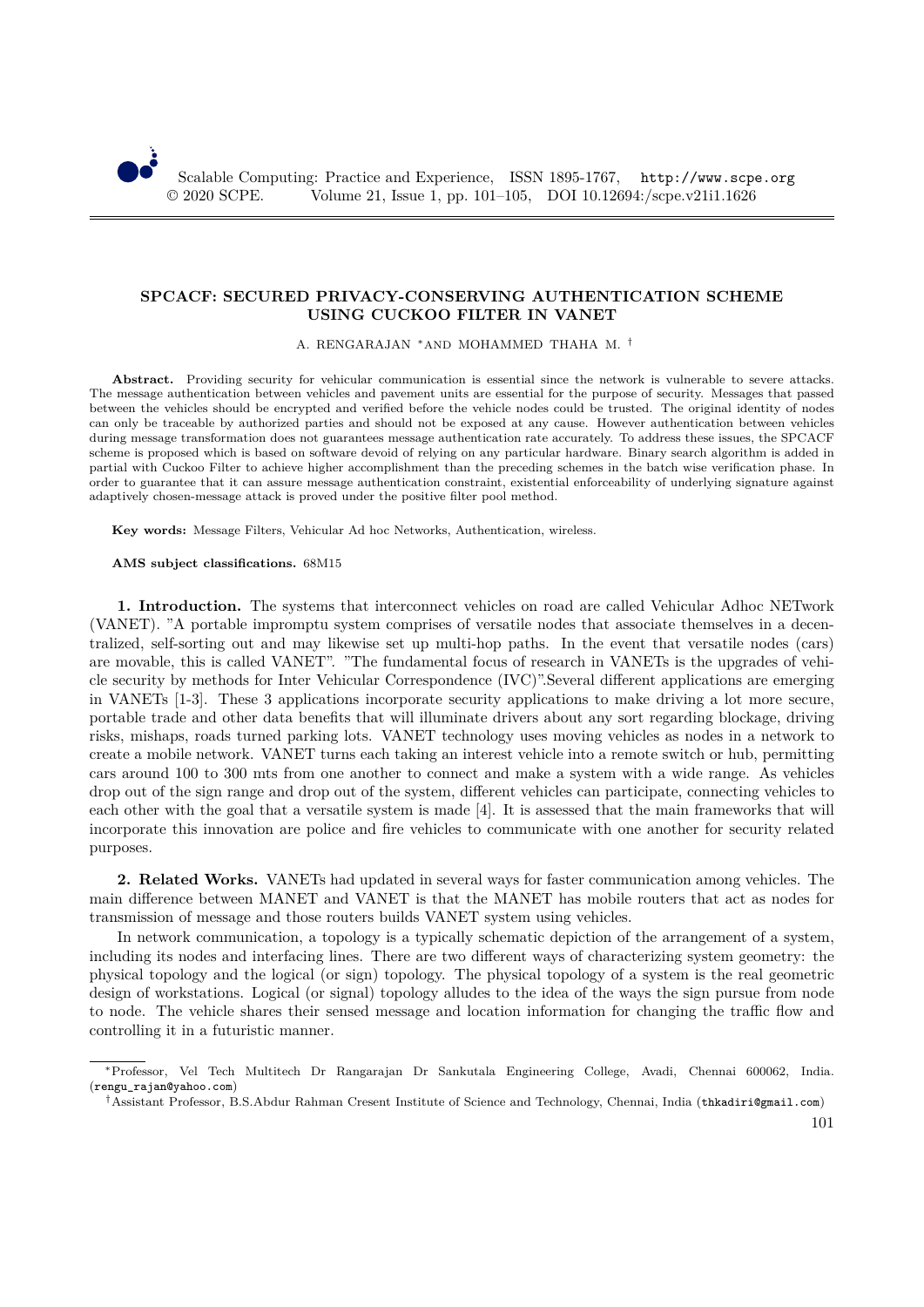# 102 A. Rengarajan, M. Mohammed Thaha

For reliable communications localization is a major challenge in achieving reliable communication in WSN. Sensor node position is termed as localization and non-linear version of Extended Kalman filtering deals with the case governed by stochastic degree of difference equations, This filter have consistency issues. Efficient algorithm for sensor locality enables to estimate the location with high accuracy. Particle swarm optimization assisted EKF for localization in WSN. A few distinct applications are rising as to vehicular communications that are mainly based on the fingerprint recognition for secured data communication [5-7]. For instance, applications for more secure driving, data administrations to educate driver's business benefits in the vehicle region. Government, organizations, and the scholastic networks are taking a shot at empowering new applications for VANETs. A primary objective of VANETs is to build street security by the utilization of remote correspondences. To accomplish these objectives, vehicles go about as sensors and advise each other about irregular and conceivably destructive conditions like mishap, car influxes and coats. Vehicular systems intently look like specially appointed systems on account of their quickly changing topology [8, 9] by applying filter techniques. For various regions there exist trust agents in order to provide secured keys for secured communication. There are numerous elements engaged with a VANET settlement and sending. Despite the fact that by far most of VANET fundamental tasks in those systems performed with various substances [10]. Selection mechanism was proposed to identify the Line of Sight and Non-Line of Sight conditions. Here hybrid EKF and H-infinity filter is used to look up the accuracy. Finally we use linear least square algorithm to estimate the location [11]. Iterative filtering algorithm (IF) was proposed and the data is grouped concurrently from various sources and IF moreover cause to be trust evaluation of sources. Using weight factors assigned to data trust evaluations are done. Security is considered as a major issue therefore an improved IF method was proposed by providing approximation. IF algorithm [12] will improve the system performance potentially in WSN, IF includes security factor algorithm with novel method for collusion detection and revocation on the basis of primary aggregation of statistics values with various distribution.

# **3. SPCACF - Description.**

**3.1. Node Creation and Configuration.** Node creation is only the production of the nodes wirelessly in the system that is chosen. Node configuration system basically comprises of characterizing the diverse hub attributes before making them. They may comprise of the kind of tending to structure utilized in the recreation for characterizing the system segments of portable nodes.

**3.2. Neighbor node Discovery.** Each wireless node finds its neighboring nodes, the ones that are within its transmitting range. Neighbor discovery in a WSN is the determination of all nodes with which a given node may communicate directly. On the contrary, neighbor discovery reveals all possible paths between any two nodes in a network. Neighbor discovery is achieved by the conditions specified in this paper: using distance and the number of hops conditions.

**3.3. Initial handshaking and Message signing.** When vehicle enters into new Road Side Unit (RSU) then initial progress of handshaking should be carried out. Through the use of RSU the vehicles substantiate itself with trust authority. Trust authority is the main tool to recognize the nodes original distinctiveness or ID. Trust authority will pass message to roadside unit to allow it to verify the vehicle's signature even if it uses pseudo identity for message signing. Trust authority has two filters such as positive filter pool and negative filter pool and it generates secret key with the vehicle. RSU will forward shared secret from the positive filter pool to the automobile. Each vehicle generates secret integer when moving to each new RSU.

**3.4. Group key signing and verification.** RSU utilizes this module to check a lot of messages without the bilinear matching tasks in a group mode. Creating a notification communicate message utilizing cuckoo filter is presented along with working instance of invalid signatures in the batch verification is clarified in this scheme.

**4. SPCACF Algorithm - Description.** Secured privacy-conserving authentication model for VANETs along with Cuckoo Filter is used to improve the network security features. Cuckoo Filter along with binary search methods which accomplish advanced progress rate than the earlier schemes in the batch verification stage. Binary search consists of positive filter pool and negative filter pool for verification purpose. The vehicles should get paired before them starting communication.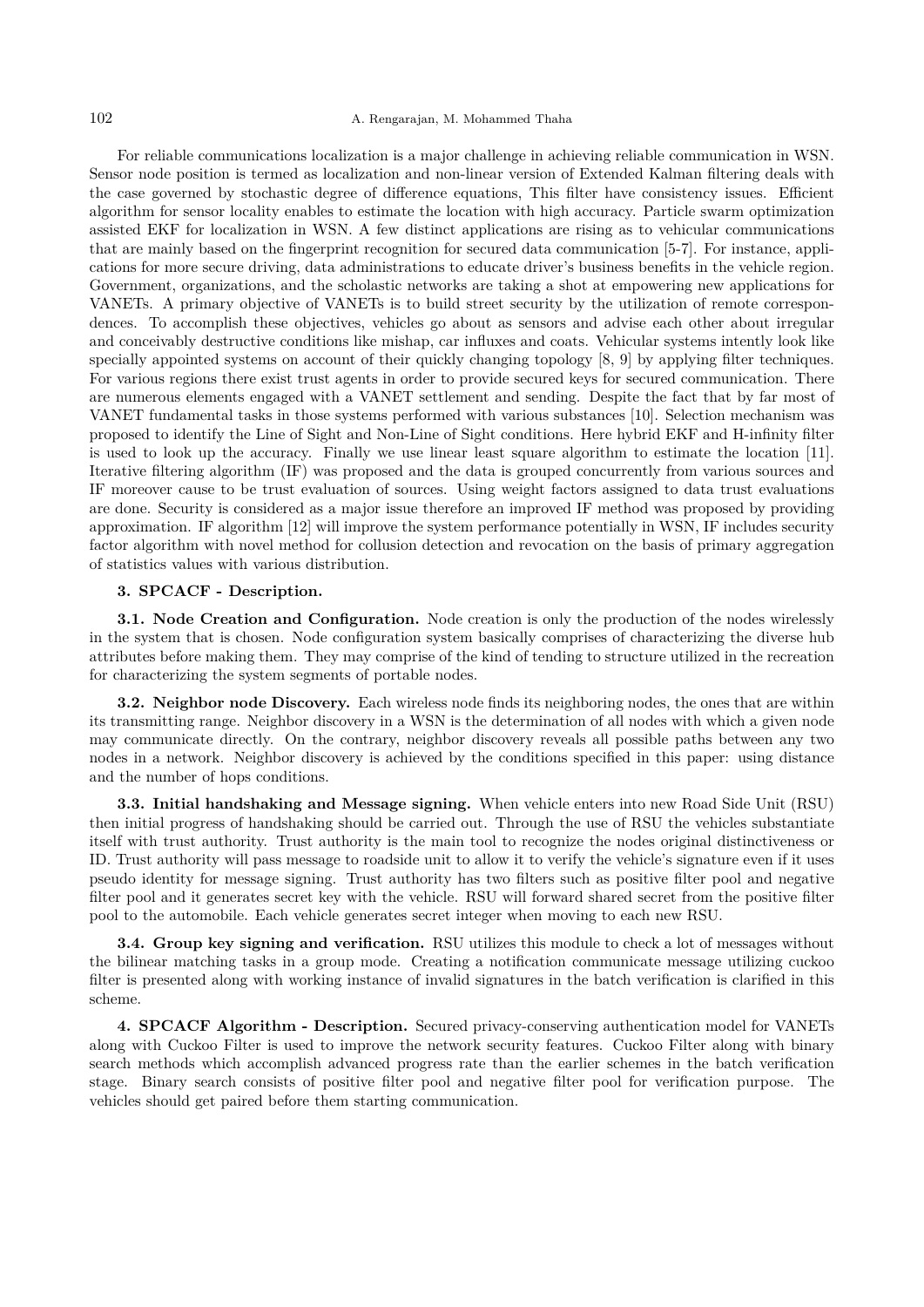Let  $V_i$  be the source vehicle and  $V_j$  be the sink vehicle.  $V_i$  computes fingerprint signature and sends to the node  $V_j$ , now  $V_j$  computes fingerprint signature and sends back to the node  $V_i$ .  $V_i$  checks for the positive and negative filters on the binary search basis. If the fingerprint signature of both nodes  $F_i$  and  $F_j$  falls under positive filters and also get matched, then the set of data transmission is done and the query is passed to some other vehicles present in the road side units.

The generated signature by the source node falls under the positive filter pool and it contains some integers with it. Also the negative filter pool consists of some integer representation indicates malicious fingerprint signature. If the sink's signature falls under the positive filter pool, then the source can send the requested information  $(M_i, \sigma_i)$  to the destination. But the signature falls under the negative filter pool then the source vehicle  $V_i$  needs to re-confirm with the  $V_j$ . The data cannot be processed since the node  $V_j$  marked as malicious vehicle.

$$
X_{j,i} = (ID_j \parallel T_j \parallel M_j) \tag{4.1}
$$

### **Algorithm SPCACF**

Require:  $X_{j,i} < (ID_j || T_j || M_j).$ 

- 1: Vi computes a fingerprint  $f_j \leq Fingerprint(x_j)$
- 2: Vi queries Cuckoo Filters with query.
- 3: Vi checks novelty of Ti.
- 4: While  $T_i T_j \leq \Delta T$  Do
- 5: Vi checks fj against Cuckoo Filters;
- 6: if fj is in positive Filters then
- 7: Vi checks fj against negative Filters
- 8: if fj is not in negative Filters then
- 9: Vi send (Mi,  $\sigma_i$ ) to Vj ; split;
- 10: end if
- 11: else
- 12: if fj presents in negative Filters then
- 13: Vi re-verification required; split;
- 14: else
- 16: if fj present in negative Filters then
- 17: Vi discards Vj ; break;
- 18: end if
- 19: end if
- 20: else
- 21: Vi wait for subsequent relay; split;
- 22: end if
- 23: end while
- 24:end

**5. Results and Discussions.** System performance is evaluated by tracing the files of an output through generated Xgraph files of version NS-2.35. The events occurred in the network animator window are testimony into trace files while accomplishing record process. The events like packet delivery rate, lost rate and residual energy of the different schemes considered in the proposed work and conventional scheme can be traced out using the trace files.

**Delivery Rate:** DR is defined as the proportion of total data packets established by the sink to total sent packets by source in multiplication with the number of receivers. Delivery rate is calculated by the equation 5.1:

$$
PDR = \frac{Total \text{ Pack} \text{Received}}{Total \text{ Pack} \text{ Send}}
$$
\n
$$
\tag{5.1}
$$

Loss Rate The Loss Rate is the proportion of packets that failed while reaching the receiver to the sum of data packets sent by the sender. The LR is calculated by Equation 5.2:

$$
PLR = \frac{Total\ pack\ Dropped}{Total\ pack\ Sent}
$$
\n
$$
(5.2)
$$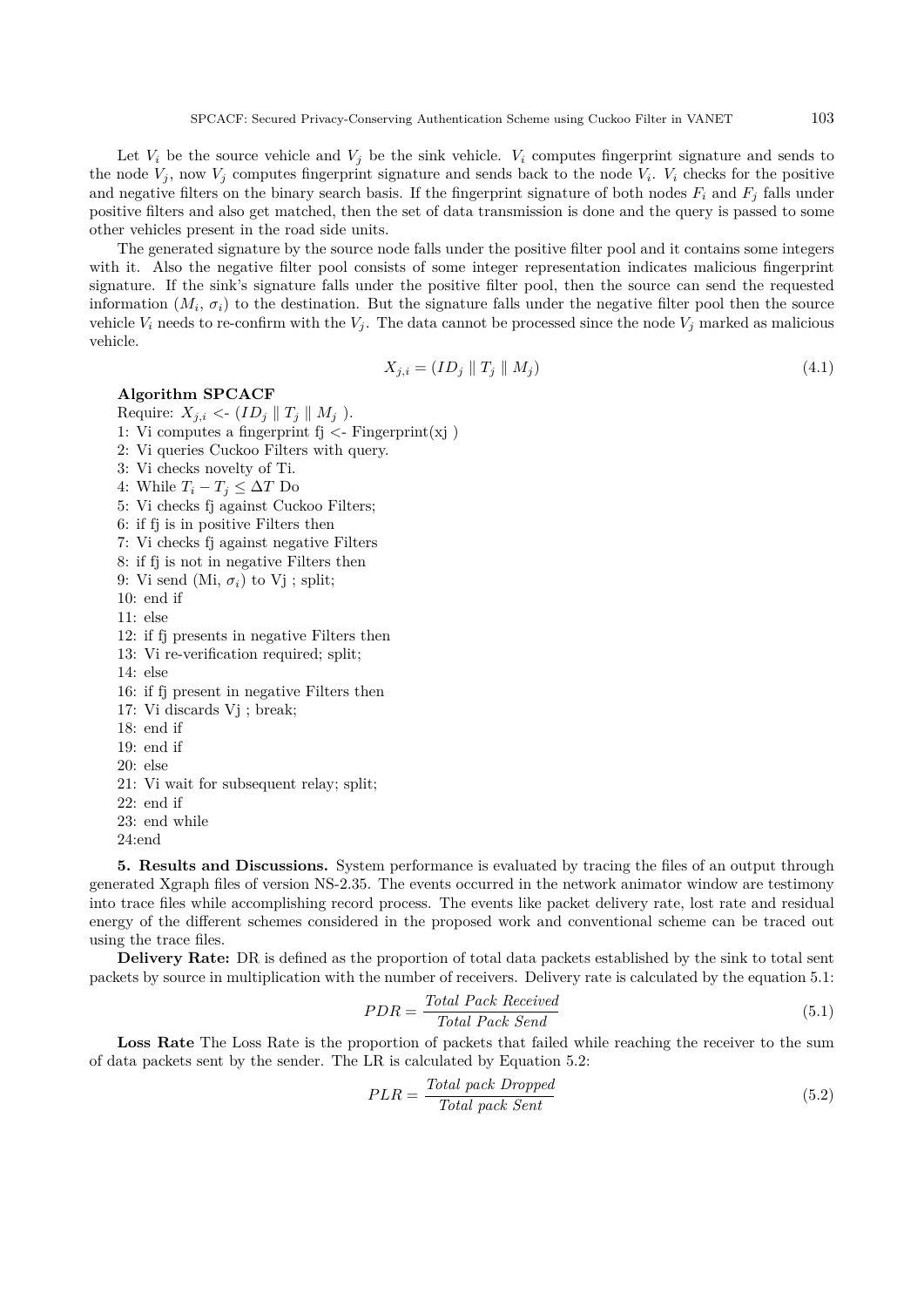104 A. Rengarajan, M. Mohammed Thaha



Fig. 5.1. *Delivery rate Vs Time*



Fig. 5.2. *Loss rate*

**Energy Consideration:** WSN comprises of sensor nodes fixed over a geological region for observing physical conditions like temperature, mugginess, vibrations, seismic occasions, etc. Normally, a sensor node is a little device that incorporates three essential parts: a detecting subsystem for information obtaining from the physical encompassing condition, a processing subsystem for nearby information preparing and capacity, and a wireless correspondence subsystem for information transmission. What's more, a power source supplies the vitality required by the device to play out the modified undertaking.

Residual energy can be computed from the initial energy of the node. The difference between the initial energy level and the current energy level gives the remaining energy of the node. Figure 5.3 shows residual energy for both proposed and existing method.

**6. Conclusion.** Secured privacy-conserving authentication scheme with cuckoo filter utilized for both between vehicles communications and vehicle to roadside communications. Positive and negative filter pool is established for verifying the integer keys by applying binary searching process. This improves the efficiency of the proposed scheme through batch validation process. The performance analysis results show that the proposed scheme has better efficiency when compared with existing schemes. Internet of Things can be included for the